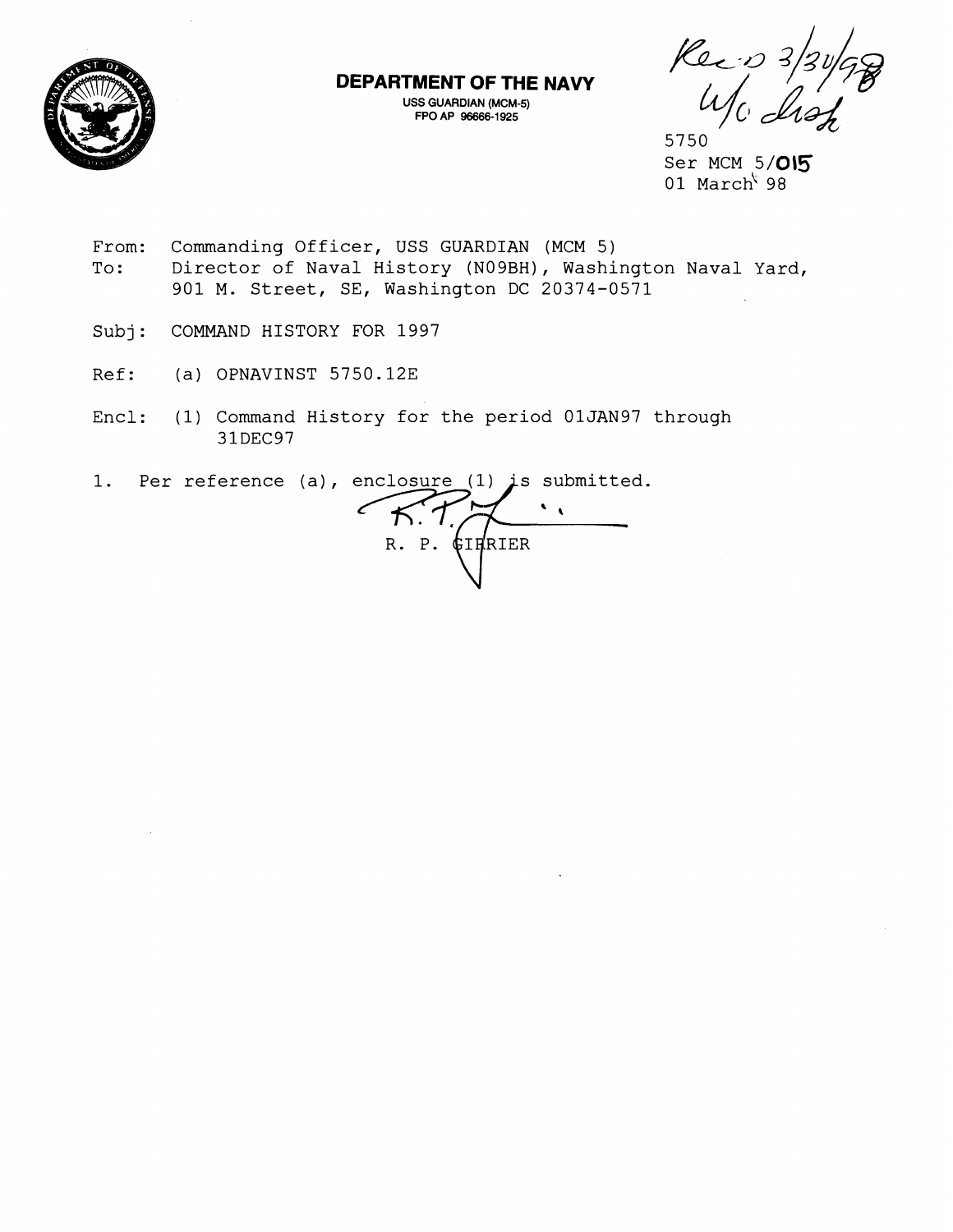## USS GUARDIAN (MCM 5) COMMAND HISTORY

Command Composition and Organization:

Mission: To conduct minehunting and minesweeping operations against moored and bottom mines of contact, magnetic influence, acoustic influence and combination influence varieties.

Immediate Senior Command: Commander, Mine Countermeasures Squadron ONE, Ingleside, Texas

Name of Commanding Officer: LCDR Robert P. Girrier 15Mar97-31Dec97 LCDR Alan C. Westphal 01Jan97-14Mar97

Permanent Duty Station: Sasebo, Japan

| 01JAN97-06JAN97 | Inport Sasebo, Japan. Holiday Standown period.  |
|-----------------|-------------------------------------------------|
| 07JAN97-07JAN97 | Inport Sasebo, Japan. Commander, Amphibious     |
|                 | Group ONE, Chief of Staff, Captain Bray Visits. |
| 08JAN97-12JAN97 | Inport Sasebo, Japan. Holiday Standown period   |
|                 | continues.                                      |
| 13JAN97-13JAN97 | Inport Sasebo, Japan.                           |
| 14JAN97-14JAN97 | Underway Sasebo OPAREA for MCM training.        |
| 15JAN97-15JAN97 | Inport Sasebo, Japan. Commander, Amphibious     |
|                 | Group ONE, Rear Admiral Chaplin visits.         |
| 16JAN97-16JAN97 | Inport Sasebo, Japan.<br>Arrival conference for |
|                 | Restricted Availability with USS FRANK CABLE.   |
| 16JAN97-21JAN97 | Inport Sasebo, Japan.<br>Ship's Restricted      |
|                 | Availability (RAV).                             |
| 22JAN97-24JAN97 | Inport Sasebo, Japan. Logistic Management       |
|                 | Assessment (LMA). RAV continues.                |
| 25JAN97-28JAN97 | Inport Sasebo, Japan.<br>RAV continues.         |
| 29JAN97-29JAN97 | Inport Sasebo, Japan. Conducted Navy Rights and |
|                 | Responsibility workshop for all-hands.          |
| 30JAN97-30JAN97 | Inport Sasebo, Japan. Restricted Availability   |
|                 | Outbrief.                                       |
| 31JAN97-31JAN97 | Inport Sasebo, Japan.                           |
| 01FEB97-04FEB97 | Underway enroute to Yokosuka, Japan.            |
| 05FEB97-09FEB97 | Inport Yokosuka, Japan. Liberty port.           |
|                 | Refueled.                                       |
| 09FEB97-09FEB97 | Underway enroute to Kure, Japan.<br>Conducted   |
|                 | communications gear survey.                     |
| 10FEB97-12FEB97 | Underway enroute to Kure, Japan.                |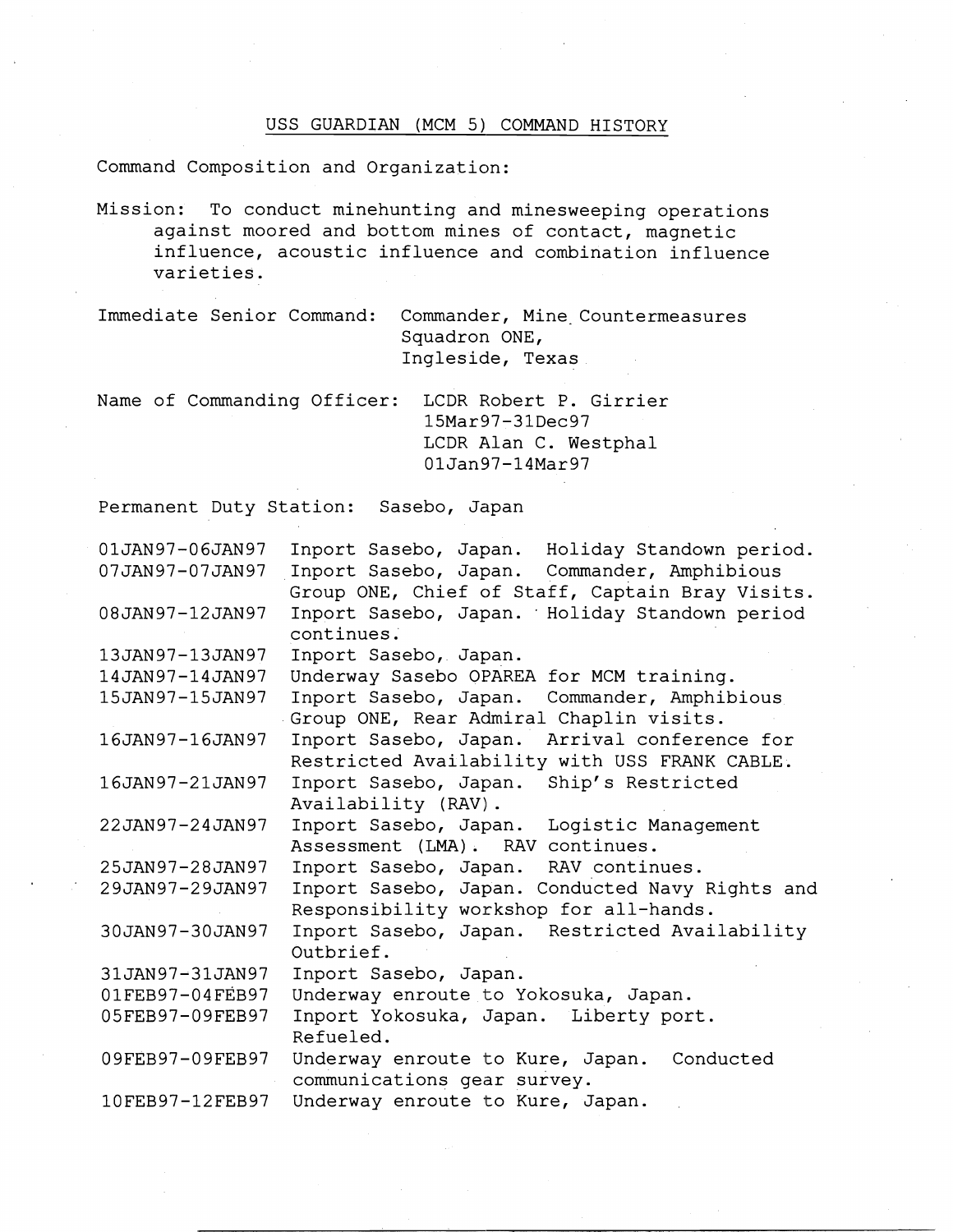| 13FEB97-14FEB97   | Inport Kure, Japan. Conducted preparations for<br>MINEX-EODEX 97-1JA, a joint exercise with the |
|-------------------|-------------------------------------------------------------------------------------------------|
|                   | Japan Maritime Self Defense Force. Refueled.                                                    |
| 15FEB97-24FEB97   | Underway Saiki OPAREA - MINEX-EODEX 97-1JA.<br>Refueled.                                        |
| 24FEB97-25FEB97   | Underway enroute Saiki, Japan.                                                                  |
| 25FEB97-28FEB97   | Inport Saiki, Japan for port visit. Refueled.                                                   |
| 28FEB97-01MAR97   | Underway enroute to Sasebo, Japan.                                                              |
| 01MAR97-13MAR97   | Inport Sasebo, Japan for upkeep and preps for                                                   |
|                   | change of command. Refueled.                                                                    |
| 14MAR97-14MAR97   | LCDR Robert P. Girrier assumed command.                                                         |
| 15MAR97-19MAR97   | Inport Sasebo, Japan for upkeep and inport                                                      |
|                   | drills.                                                                                         |
| 19MAR97-19MAR97   | Underway Sasebo local OPAREA conducting general                                                 |
|                   | general shipboard drills and exercises.                                                         |
| 19MAR97-27MAR97   | Inport Sasebo, Japan for upkeep and exercise                                                    |
|                   | preps.                                                                                          |
| 27MAR97-27MAR97   | Underway Sasebo local OPAREA for TSTA I.                                                        |
| 27MAR97-28MAR97   | Inport Sasebo, Japan overnight.                                                                 |
| 28MAR97-28MAR97   | Underway Sasebo local OPAREA for TSTA I.                                                        |
| . 29MAR97-29MAR97 | Inport Sasebo, Japan, Commander, Mine Warfare                                                   |
|                   | Command, Rear Admiral Conley visits.                                                            |
| 30MAR97-01APR97   | Inport Sasebo, Japan. Made preparations ISO                                                     |
|                   | Q-route surveys and preps for exercises in                                                      |
|                   | Pohang and Dong Hae, Republic of Korea.                                                         |
| 01APR97-02APR97   | Underway Maebata Pier, Ammo onload. Underway                                                    |
|                   | enroute Pohang, Republic of Korea.                                                              |
| 02APR97-03APR97   | Inport Pohang, Republic of Korea.                                                               |
| 03APR97-03APR97   | Underway Pohang, Republic of Korea.<br>Aerial                                                   |
|                   | mine drop exercise.                                                                             |
| 03APR97-04APR97   | Inport Inchon, Republic of Korea.<br>Made                                                       |
|                   | preparations ISO exercise and Q-route surveys.                                                  |
| 05APR97-07APR97   | Underway Pohang OPAREA - MCMEX 97-2K.                                                           |
| 07APR97-08APR97   | Underway enroute Dong Hae OPAREA - MCMEX 97-2K.                                                 |
| 09APR97-11APR97   | Underway Dong Hae OPAREA - MCMEX 97-2K and                                                      |
|                   | Q-Route surveys.                                                                                |
| 12APR97-14APR97   | Underway enroute Sasebo, Japan. Refueled.                                                       |
| 14APR97-20APR97   | Inport Sasebo, Japan. Inport Drills.                                                            |
|                   | Refueled.                                                                                       |
| 21APR97-24APR97   | Inport Sasebo, Japan.<br>LTT-E. Engineering                                                     |
|                   | Evolutions and Drills.                                                                          |
| 25APR97-07MAY97   | Inport Sasebo, Japan.<br>Ship's Restricted                                                      |
|                   | Availability (RAV). Preps for TSTA II.                                                          |
| 08MAY97-21MAY97   | TSTA II.<br>Inport Sasebo, Japan.                                                               |
| 22MAY97-29MAY97   | Inport Sasebo, Japan. Preps for E-CERT.                                                         |
| 29MAY97-29MAY97   | Underway Sasebo local OPAREA, ISO E-CERT.                                                       |

 $\label{eq:2.1} \begin{split} \mathcal{L}_{\text{max}}(\mathbf{r}) & = \mathcal{L}_{\text{max}}(\mathbf{r}) \mathcal{L}_{\text{max}}(\mathbf{r}) = \mathcal{L}_{\text{max}}(\mathbf{r}) \mathcal{L}_{\text{max}}(\mathbf{r}) \mathcal{L}_{\text{max}}(\mathbf{r}) \mathcal{L}_{\text{max}}(\mathbf{r}) \mathcal{L}_{\text{max}}(\mathbf{r}) \mathcal{L}_{\text{max}}(\mathbf{r}) \mathcal{L}_{\text{max}}(\mathbf{r}) \mathcal{L}_{\text{max}}(\mathbf{r}) \mathcal{L}_{\text{max}}(\mathbf{r$ 

 $\label{eq:2} \frac{1}{\sqrt{2}}\sum_{i=1}^n\frac{1}{\sqrt{2\pi i}}\sum_{j=1}^n\frac{1}{j!}\sum_{j=1}^n\frac{1}{j!}\sum_{j=1}^n\frac{1}{j!}\sum_{j=1}^n\frac{1}{j!}\sum_{j=1}^n\frac{1}{j!}\sum_{j=1}^n\frac{1}{j!}\sum_{j=1}^n\frac{1}{j!}\sum_{j=1}^n\frac{1}{j!}\sum_{j=1}^n\frac{1}{j!}\sum_{j=1}^n\frac{1}{j!}\sum_{j=1}^n\frac{1}{j!}\sum_{j=$ 

 $\label{eq:2} \frac{1}{2} \int_{\mathbb{R}^3} \frac{1}{\sqrt{2}} \, \mathrm{d} \xi \, \mathrm{d} \xi \, \mathrm{d} \xi$ 

 $\mathcal{L}_{\text{eff}}$ 

 $\label{eq:2} \frac{1}{\sqrt{2}}\int_{0}^{\pi/2} \frac{1}{\sqrt{2}}\,d\mu$ 

 $\mathcal{A}^{(1)}$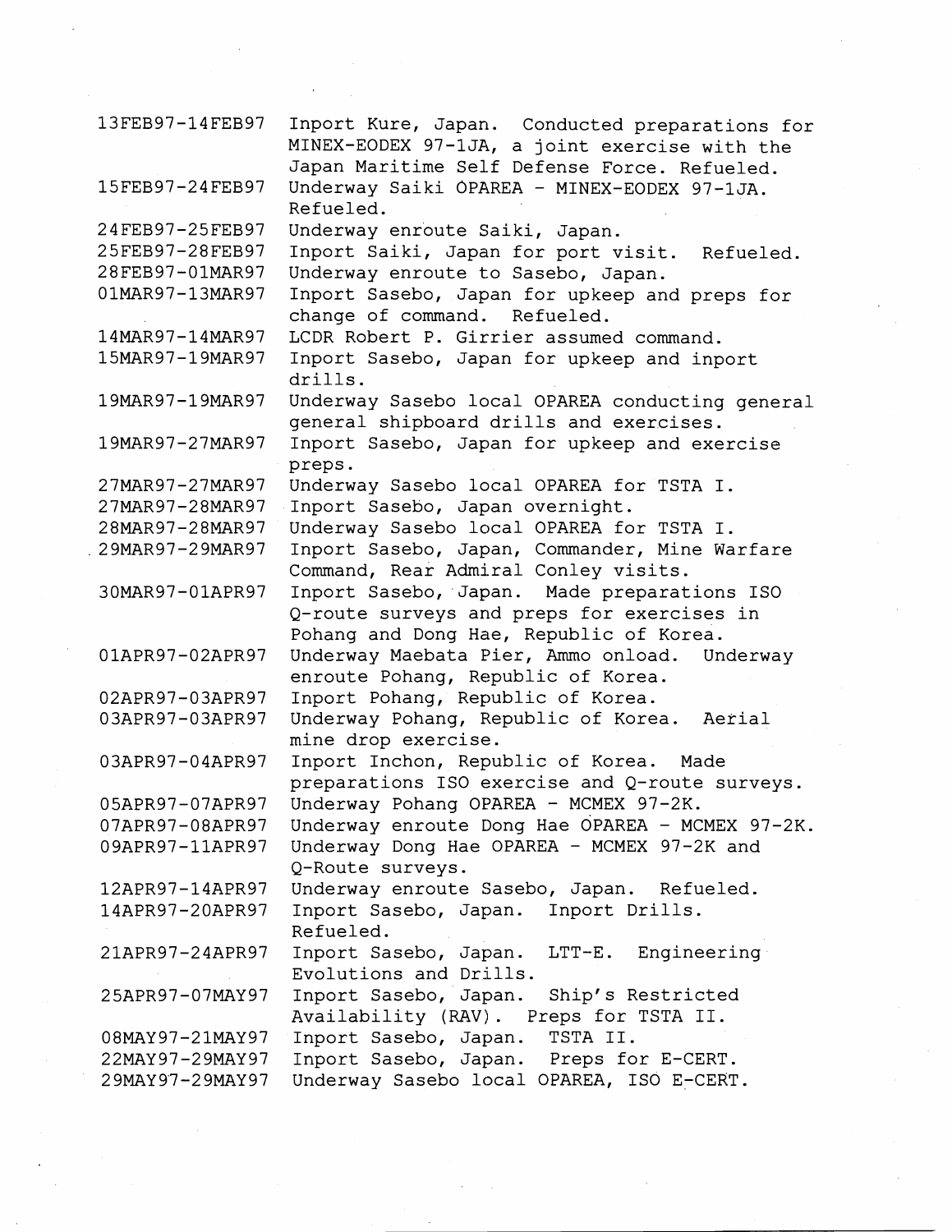| 29MAY97-13JUN97 | Inport Sasebo, Japan. Preps for Exercise<br>Mercury. Refueled.                                                 |  |
|-----------------|----------------------------------------------------------------------------------------------------------------|--|
| 13JUN97-15JUN97 | Underway enroute Buckner Bay, Okinawa, Japan.                                                                  |  |
| 15JUN97-15JUN97 | Inport Buckner Bay, Okinawa, Japan. Conducted                                                                  |  |
|                 | brief stop for fuel.                                                                                           |  |
| 15JUN97-25JUN97 | Underway enroute Kota Kinabalu, Malaysia.                                                                      |  |
|                 | Conducted training ISO TSTA III. Refueled.                                                                     |  |
| 25JUN97-28JUN97 | Inport Kota Kinabalu, Malaysia for port visit.<br>Refueled.                                                    |  |
| 28JUN97-02JUL97 | Underway enroute Sembawang, Singapore.<br>Conducted training ISO TSTA III. Refueled.                           |  |
| 02JUL97-05JUL97 | Inport Sembawang, Singapore for upkeep.<br>Refueled.                                                           |  |
| 05JUL97-05JUL97 | Underway enroute Tuas Naval Base, Singapore.                                                                   |  |
| 05JUL97-09JUL97 | Inport Tuas Naval Base, Singapore. Conducting                                                                  |  |
|                 | preparations ISO Exercise Mercury.                                                                             |  |
| 09JUL97-11JUL97 | Underway Singapore OPAREA (Singapore Straits)<br>ISO exercise Mercury.                                         |  |
| 11JUL97-12JUL97 | Inport Tuas Naval Base, Singapore.                                                                             |  |
| 12JUL97-12JUL97 | Inport Tuas Naval Base, Singapore. Commander,<br>Mine Countermeasures Squadron ONE, Captain<br>Haggart visits. |  |
| 13JUL97-18JUL97 | Inport Sembawang, Singapore for Ship's<br>Restricted Availability and Port visit.                              |  |
| 18JUL97-18JUL97 | Refueled.<br>Inport Sembawang, Singapore.<br>Dining-Out at                                                     |  |
|                 | COMLOGWESTPAC Terror Club.                                                                                     |  |
| 18JUL97-21JUL97 | Inport Sembawang, Singapore. Port visit.                                                                       |  |
| 21JUL97-22JUL97 | Underway enroute Kuching, Malaysia via the<br>equator.                                                         |  |
| 22JUL97-24JUL97 | Underway enroute Kuching, Malaysia. Conducted<br>training ISO TSTA III.                                        |  |
| 24JUL97-29JUL97 | Inport Kuching, Malaysia. Port visit.<br>Refueled.                                                             |  |
| 29JUL97-05AUG97 | Underway enroute Hong Kong, Republic of China.<br>Conducted training ISO TSTA III. Refueled.                   |  |
| 05AUG97-11AUG97 | Inport Hong Kong, Republic of China.<br>Port<br>visit. Refueled.                                               |  |
| 11AUG97-15AUG97 | Underway enroute Sasebo, Japan.<br>TSTA III.                                                                   |  |
| 15AUG97-15AUG97 | Arrive Sasebo, Japan.                                                                                          |  |
| 15AUG97-25AUG97 | Inport Sasebo, Japan for upkeep.                                                                               |  |
| 26AUG97-27AUG97 | Underway Sasebo OPAREA ISO FEP.                                                                                |  |
| 27AUG97-28AUG97 | Inport Sasebo, Japan.                                                                                          |  |
| 28AUG97-28AUG97 | Underway Maebata Pier, Sasebo, Japan.<br>Ammo<br>Offload.                                                      |  |
| 29AUG97-29AUG97 | Inport Sasebo, Japan. Defueled.                                                                                |  |
| 30AUG97-08SEP97 | Inport Sasebo, Japan. Preps for IDSRA.                                                                         |  |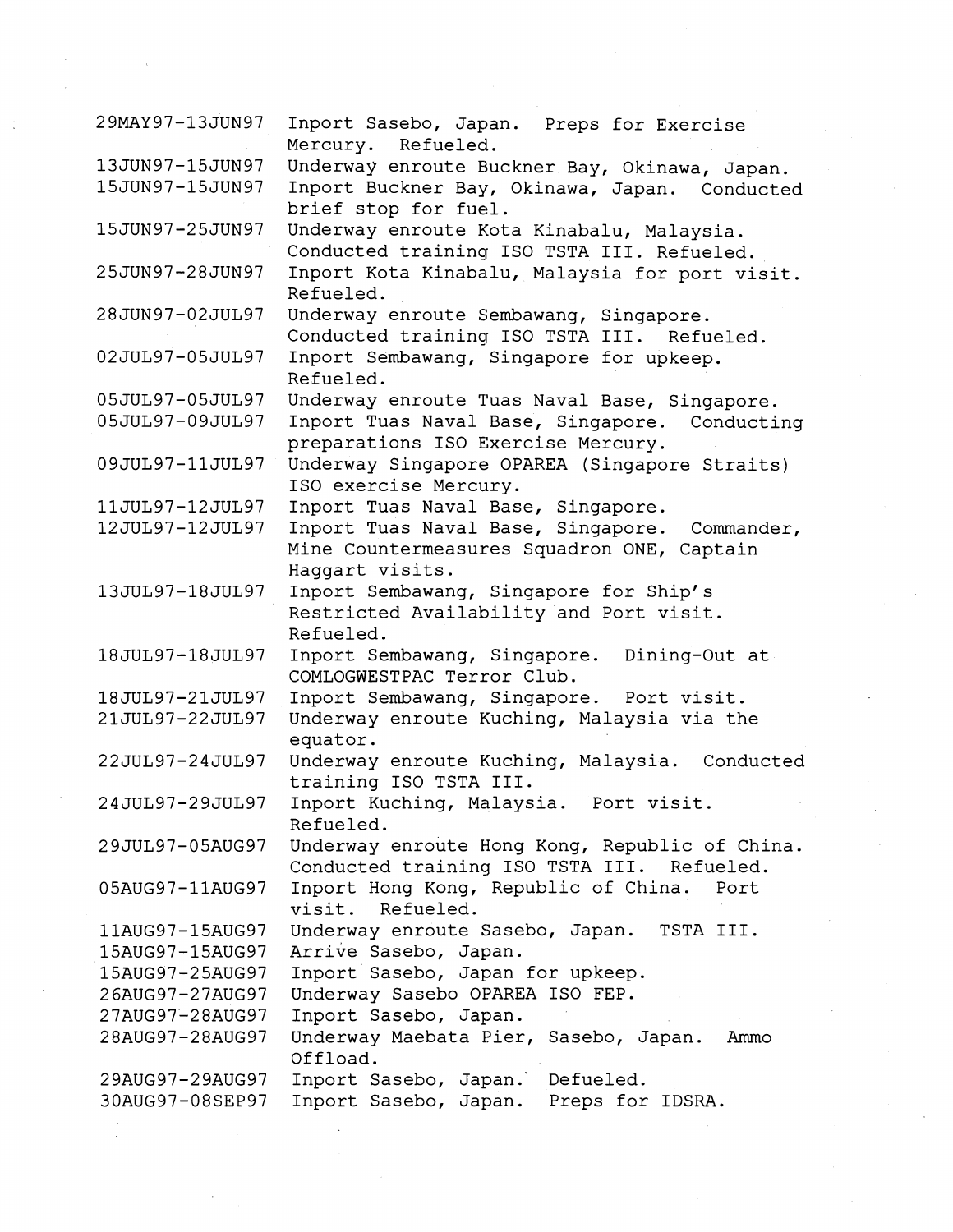| 08SEP97-09SEP97 | Inport Sasebo, Japan. IDSRA begins.<br><b>ILO</b>     |
|-----------------|-------------------------------------------------------|
| 09SEP97-09SEP97 | begins.<br>Inport Sasebo, Japan. Ship Repair Facility |
|                 | Yokosuka, Captain Conners visits.<br><b>DSRA</b>      |
|                 | Continues.<br>ILO.                                    |
| 10SEP97-14SEP97 | Inport Sasebo, Japan. DSRA continues.                 |
|                 | Conducted training ISO LOA.<br>ILO.                   |
| 14SEP97-14SEP97 | Underway for Drydock #2, Sasebo, Japan.<br>ILO.       |
| 15SEP97-30SEP97 | In Drydock at SSK Sasebo, Japan.<br><b>DSRA</b>       |
|                 | continues at Drydock #2.<br>ILO.                      |
| 010CT97-090CT97 | In drydock at SSK Sasebo, Japan.<br>DSRA              |
|                 | continues. Conducted training ISO LOA.<br>ILO.        |
| 090CT97-090CT97 | In drydock at SSK Sasebo, Japan.<br>Commander         |
|                 | Amphibious Forces Seventh Fleet, Rear Admiral         |
|                 | Chaplin visits. DSRA continues.                       |
| 100CT97-03NOV97 | In drydock at SSK Sasebo, Japan.<br><b>DSRA</b>       |
|                 | continues.<br>Conducted training ISO LOA.             |
| 03NOV97-05NOV97 | In drydock at SSK Sasebo, Japan.<br><b>DSRA</b>       |
|                 | continues. LTT-E begins.                              |
| 05NOV97-05NOV97 | In drydock at SSK Sasebo, Japan.<br>Commander         |
|                 | Logistics Forces Western Pacific, Rear Admiral        |
|                 | Loeffler visits. DSRA continues.<br>$LTT-E$           |
|                 | Continues.                                            |
| 06NOV97-07NOV97 | In drydock at SSK Sasebo, Japan.<br>Commander,        |
|                 | Mine Countermeasures Squadron ONE, Captain            |
|                 | Dewey visits. DSRA continues.<br>$LTT-E$              |
|                 | Continues.                                            |
| 08NOV97-21NOV97 | In drydock at SSK Sasebo, Japan.<br><b>DSRA</b>       |
|                 | continues. Conducted training ISO LOA.                |
| 21NOV97-21NOV97 | In drydock at SSK Sasebo, Japan. Commander,           |
|                 | Naval Forces Surface Pacific, Vice Admiral            |
|                 | Krekich and Commander, Amphibious Forces              |
|                 | Seventh Fleet, Rear Admiral Chaplin visit.            |
|                 | DSRA continues. ILO.                                  |
| 22NOV97-25NOV97 | In drydock at SSK Sasebo, Japan.<br>DSRA              |
|                 | continues.<br>ILO.                                    |
| 26NOV97-26NOV97 | Undock from SSK Drydock #2.                           |
| 27NOV97-02DEC97 | Inport Sasebo, Japan. Conducted training ISO          |
|                 | LOA. Refueled. DSRA continues.<br><b>ILO</b>          |
| 03DEC97-05DEC97 | Inport Sasebo, Japan. LTT-E. DSRA continues.          |
|                 | ILO.                                                  |
| 06DEC97-14DEC97 | Inport Sasebo, Japan. Conducted training ISO          |
|                 | LOA. Refueled.<br>DSRA continues.<br>ILO.             |
| 15DEC97-17DEC97 | Inport Sasebo, Japan. Light Off Assessment.           |
|                 | ILO.                                                  |
|                 |                                                       |
| 18DEC97-23DEC97 | Inport Sasebo, Japan. Preps for Sea Trials.           |

 $\mathcal{A}^{(1)}$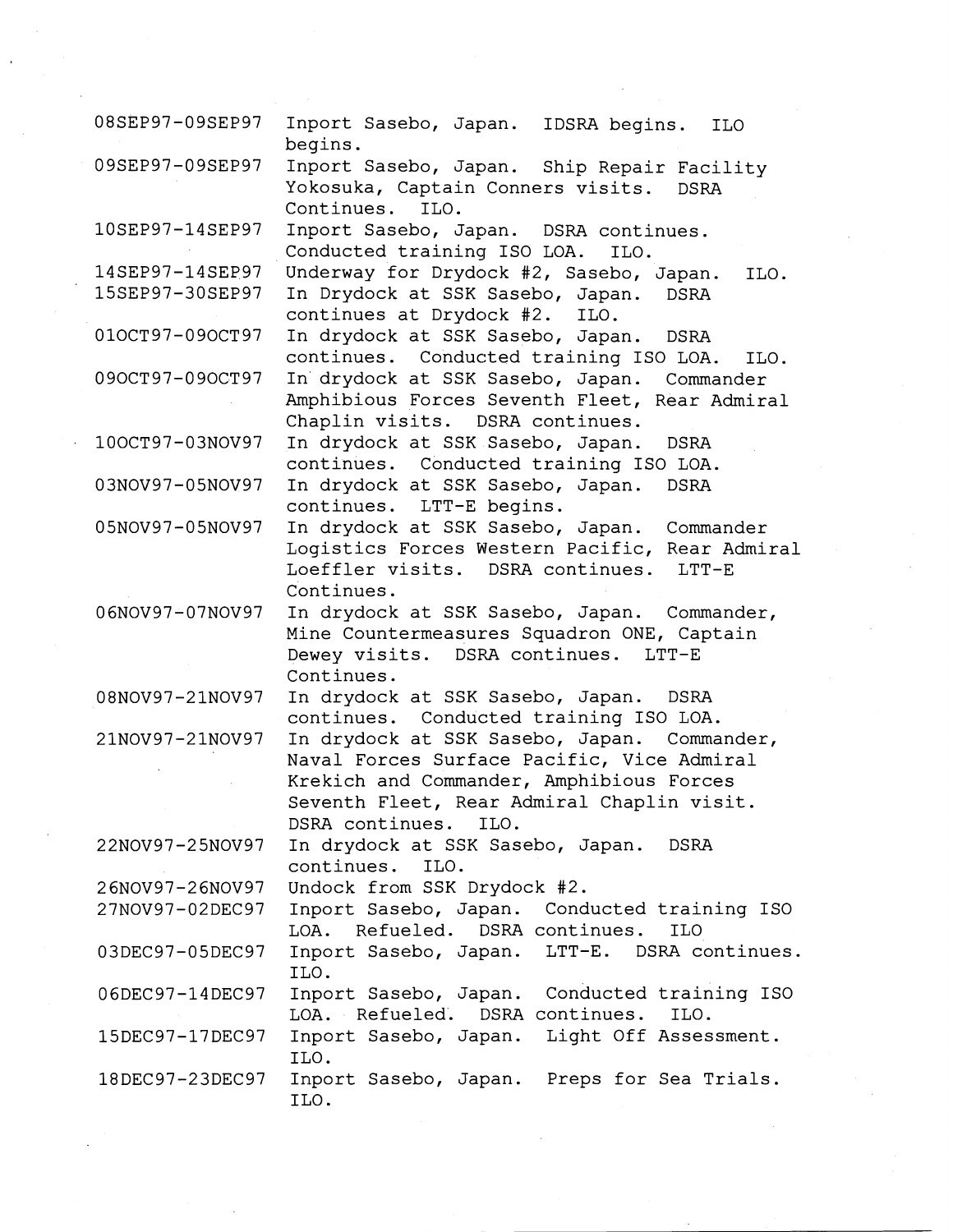| 24DEC97-24DEC97 Underway Sasebo OPAREA for Sea Trials. ILO. |
|-------------------------------------------------------------|
| 24DEC97-26DEC97 Inport Sasebo, Japan. Holiday leave and     |
| upkeep. DSRA ends. ILO.                                     |
| 27DEC97-31DEC97 Inport Sasebo, Japan. ILO ends.             |

 $\label{eq:2.1} \frac{1}{\sqrt{2\pi}}\sum_{i=1}^n\frac{1}{\sqrt{2\pi}}\sum_{i=1}^n\frac{1}{\sqrt{2\pi}}\sum_{i=1}^n\frac{1}{\sqrt{2\pi}}\sum_{i=1}^n\frac{1}{\sqrt{2\pi}}\sum_{i=1}^n\frac{1}{\sqrt{2\pi}}\sum_{i=1}^n\frac{1}{\sqrt{2\pi}}\sum_{i=1}^n\frac{1}{\sqrt{2\pi}}\sum_{i=1}^n\frac{1}{\sqrt{2\pi}}\sum_{i=1}^n\frac{1}{\sqrt{2\pi}}\sum_{i=1}^n\$ 

 $\label{eq:2.1} \frac{1}{\sqrt{2}}\int_{\mathbb{R}^3}\frac{1}{\sqrt{2}}\left(\frac{1}{\sqrt{2}}\right)^2\frac{1}{\sqrt{2}}\left(\frac{1}{\sqrt{2}}\right)^2\frac{1}{\sqrt{2}}\left(\frac{1}{\sqrt{2}}\right)^2\frac{1}{\sqrt{2}}\left(\frac{1}{\sqrt{2}}\right)^2.$ 

 $\label{eq:2.1} \frac{d\mathbf{r}}{d\mathbf{r}}\left(\mathbf{r}\right) = \frac{1}{2}\left(\mathbf{r}\right)^{2}\left(\mathbf{r}\right)^{2}$ 

 $\hat{\mathcal{L}}_{\text{max}}$ 

 $\label{eq:2.1} \frac{1}{\sqrt{2}}\int_{0}^{\infty}\frac{1}{\sqrt{2\pi}}\left(\frac{1}{\sqrt{2\pi}}\right)^{2\alpha} \frac{1}{\sqrt{2\pi}}\int_{0}^{\infty}\frac{1}{\sqrt{2\pi}}\left(\frac{1}{\sqrt{2\pi}}\right)^{\alpha} \frac{1}{\sqrt{2\pi}}\int_{0}^{\infty}\frac{1}{\sqrt{2\pi}}\frac{1}{\sqrt{2\pi}}\frac{1}{\sqrt{2\pi}}\frac{1}{\sqrt{2\pi}}\frac{1}{\sqrt{2\pi}}\frac{1}{\sqrt{2\pi}}\frac{1}{\sqrt{2\pi}}$ 

 $\label{eq:2.1} \frac{1}{\sqrt{2}}\int_{\mathbb{R}^3}\frac{1}{\sqrt{2}}\left(\frac{1}{\sqrt{2}}\right)^2\frac{1}{\sqrt{2}}\left(\frac{1}{\sqrt{2}}\right)^2\frac{1}{\sqrt{2}}\left(\frac{1}{\sqrt{2}}\right)^2\frac{1}{\sqrt{2}}\left(\frac{1}{\sqrt{2}}\right)^2\frac{1}{\sqrt{2}}\left(\frac{1}{\sqrt{2}}\right)^2\frac{1}{\sqrt{2}}\frac{1}{\sqrt{2}}\frac{1}{\sqrt{2}}\frac{1}{\sqrt{2}}\frac{1}{\sqrt{2}}\frac{1}{\sqrt{2}}$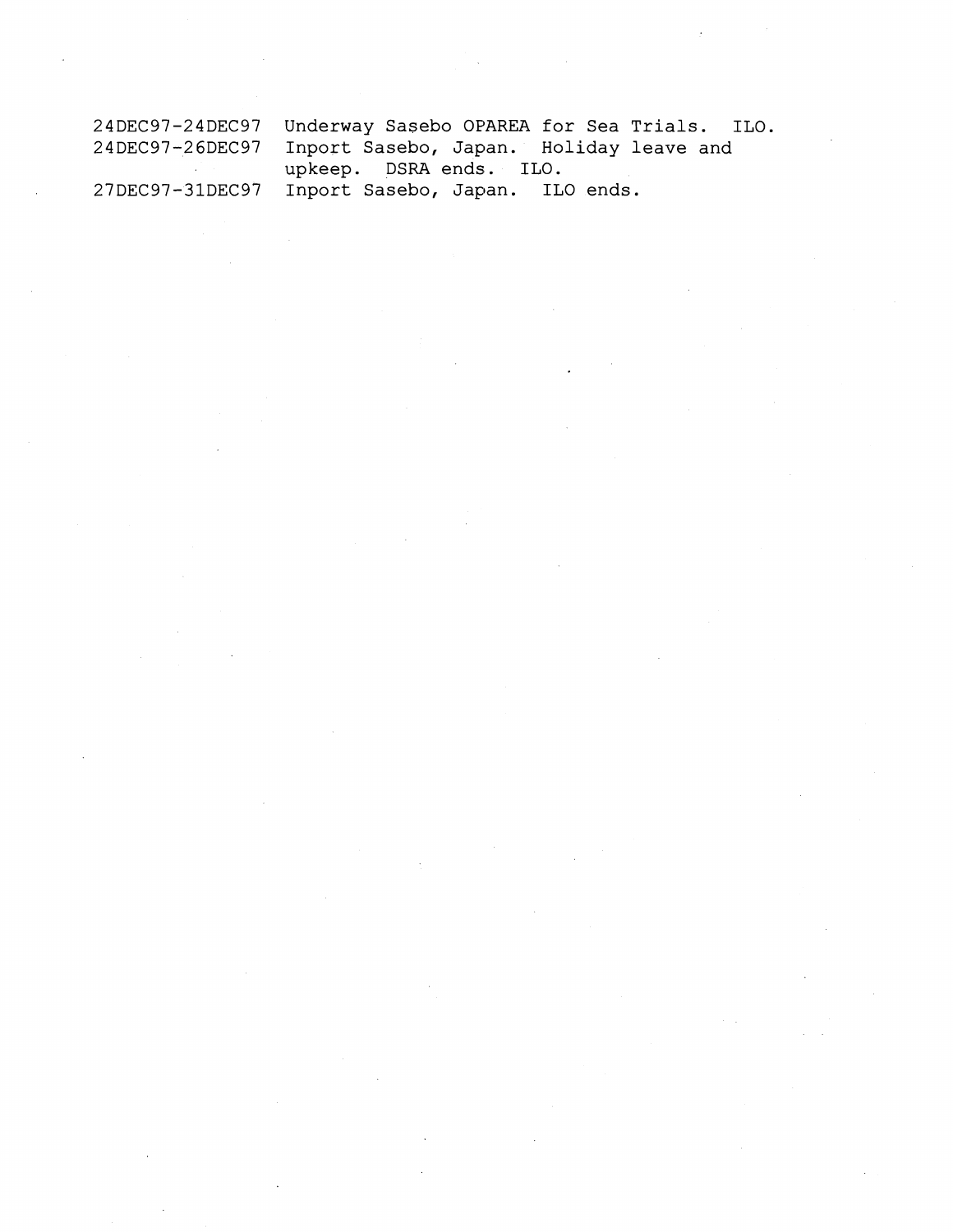## NARRAT IVE

GUARDIAN's new year began with a well deserved holiday leave and upkeep period after Operation VALIANT SEARCH. This was an end of '96 operational commitment that came about following the accidental jettison of a MK-83 bomb by an aircraft, and loss of two sunken LARC amphibious vehicles operating in heavy weather. On 7 January 1997, Amphibious Group ONE Chief Staff Officer, Captain Bray visited the ship. One week later, GUARDIAN was underway conducting Mine Countermeasure Training. On 15 January 1997, after returning to port, Commander Amphibious Group One, Rear Admiral Chaplin arrived and praised GUARDIAN for her efforts during Operation VALIANT SEARCH. GUARDIAN then underwent a Restricted Availability (RAV) with USS FRANK CABLE. Concurrently, a Logistic Management Assessment (LMA) was satisfactorily completed and ensured GUARDIAN the Logistics Blue Efficiency Award. Navy Rights and Responsibility training for all crewmembers, the completion of RAV, and final preparations for a trip to Yokosuka, Japan, and MINEX/EODEX 97-1JA ended the month.

Enroute Yokosuka, Japan, GUARDIAN encountered inclement weather with heavy seas. Yokosuka was a good opportunity for liberty in the local area and Tokyo. Enroute to MINEX/EODEX 97 lJA, GUARDIAN underwent an antenna survey, checking emissions at the Shipboard Electronic Systems Evaluation Facility. GUARDIAN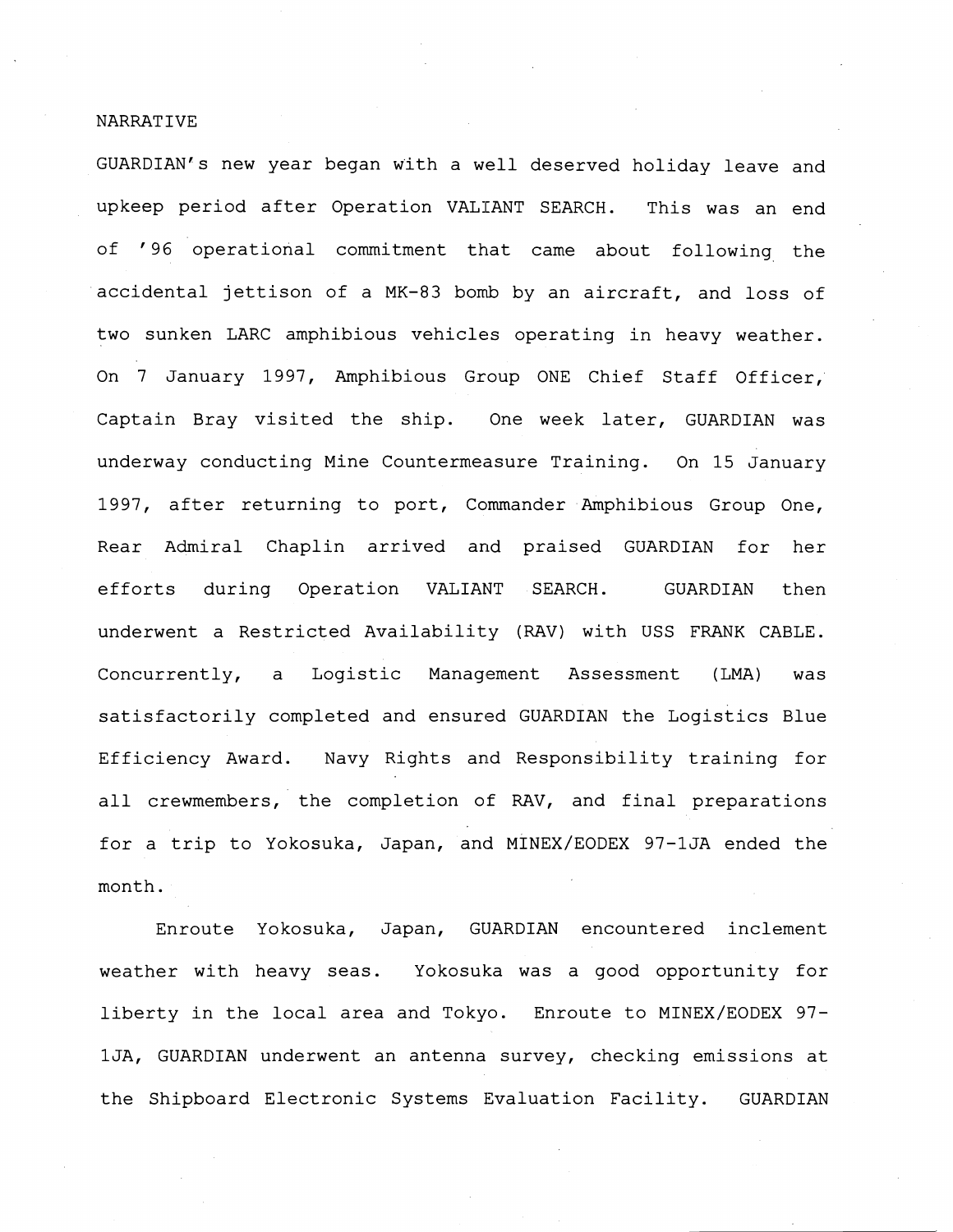then performed superbly in MINEX/EODEX 97, a complex joint mine warfare exercise with the Japanese Maritime Self Defense Force. The exercise was concluded with a "Victory Dinner" in Saiki, Japan.

Upon returning to Sasebo in early March, GUARDIAN shifted focus in order to prepare for an upcoming Change of Command ceremony for LCDR A. C. Westphal and LCDR R. P. Girrier. The Change .of Command was held 14 March 1997 with Commander, Mine Countermeasures Squadron ONE, Captain Haggart present. The next two weeks were spent concentrating on TSTA I and preparations for MCMEX 97-2K. A Navigation Check Ride was satisfactorily completed during the transit out of Sasebo harbor. Various minesweeping operations and Q-Route surveys were conducted in the Dong Hae OPAREA during MCMEX 97-2K. GUARDIAN served as OTC for the surveys and was responsible for the operational planning of U.S. and Korean ships involved. As a result, 100 percent of tasking was attained in Dong Hae, Korea, a critical port south of the DMZ. Upon completing the exercise, GUARDIAN made preparations for an Engineering LTT prior to Tailored Ships Training Availability (TSTA 11).

GUARDIAN demonstrated continued success during TSTA 11, with all training teams and watchstanders being assessed at the TSTA I11 level. Engineering Certification (ECERT) preparations followed, resulting in a highly successful PEB ECERT which was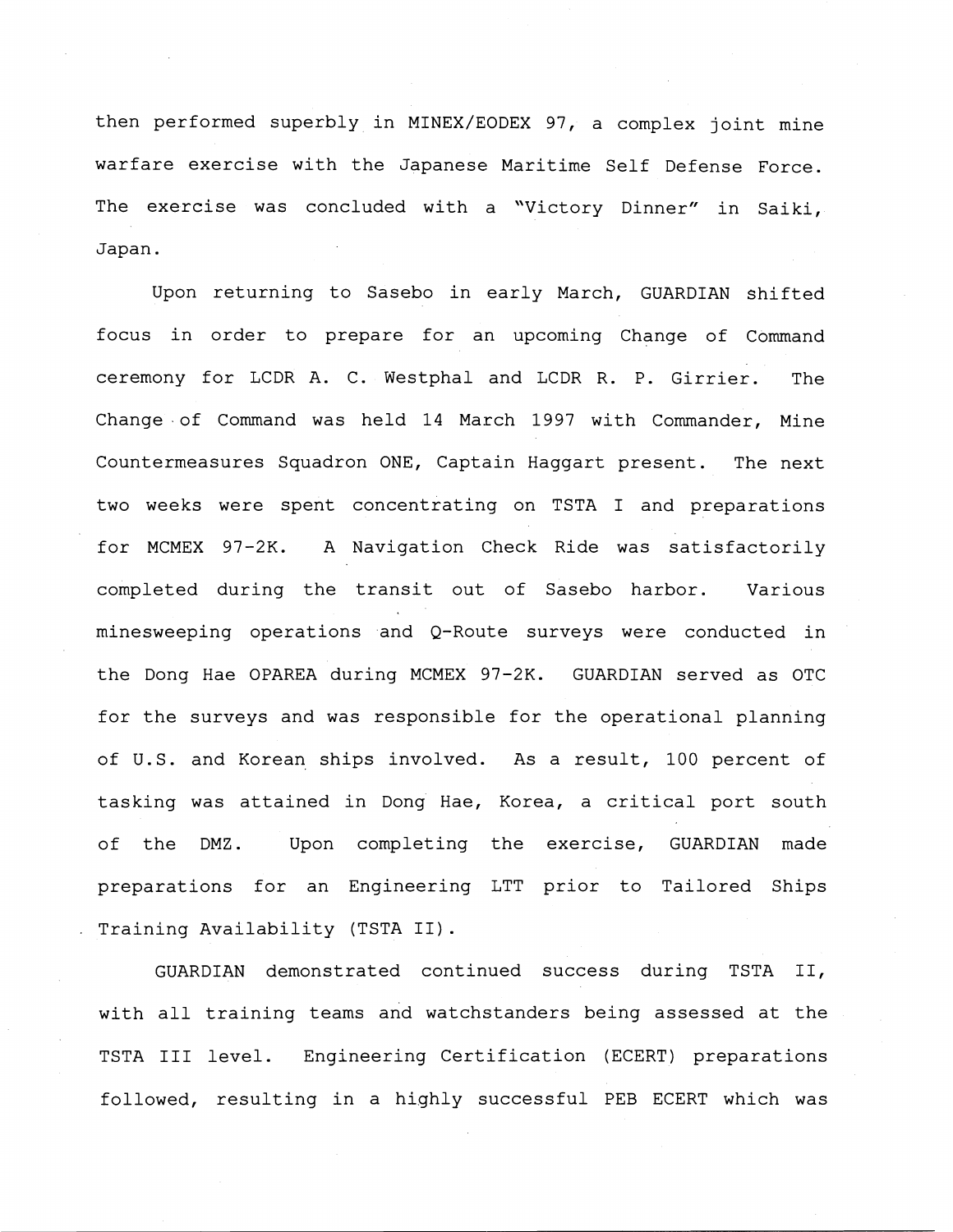completed in only one day. GUARDIAN was now ready for deployment.

13 June 1997 marked the beginning of GUARDIAN'S first ever south East Asia deployment. The two month cruise started with a three day portcall in Kota Kinabalu, Malaysia, following a quick refuel in Buckner Bay, Okinawa, and a ten day transit conducting training in support of TSTA 111. Following Kota Kinabalu, the ship sailed to Tuas Naval Base, Singapore to conduct planning and preparations for Exercise Mercury. After completing exercise Mercury in the Singapore operating area, a two week port visit in Singapore followed. GUARDIAN also conducted a Restricted Availability and refueling while inport. Commander, Mine Countermeasures Squadron ONE, Captain Haggart, visited the ship on 12 July 1997. On 18 July 1997, the ship hosted a dining out at the Terror Club with Commander, Logistics Forces Western Pacific, Admiral Bepko attending. GUARDIAN left Singapore, heading south across the equator to Kuching, another Malaysian port visit. During this transit, training in support of TSTA I11 continued. After a five day port visit in Kuching, the ship was once again underway conducting training in support of TSTA I11 and enroute for Hong Kong, Republic Of China.

Inclement weather precluded GUARDIAN'S port entry into Hong Kong on time. Once inport, Hong Kong would be the final port visit during this voyage before heading home to Sasebo, Japan.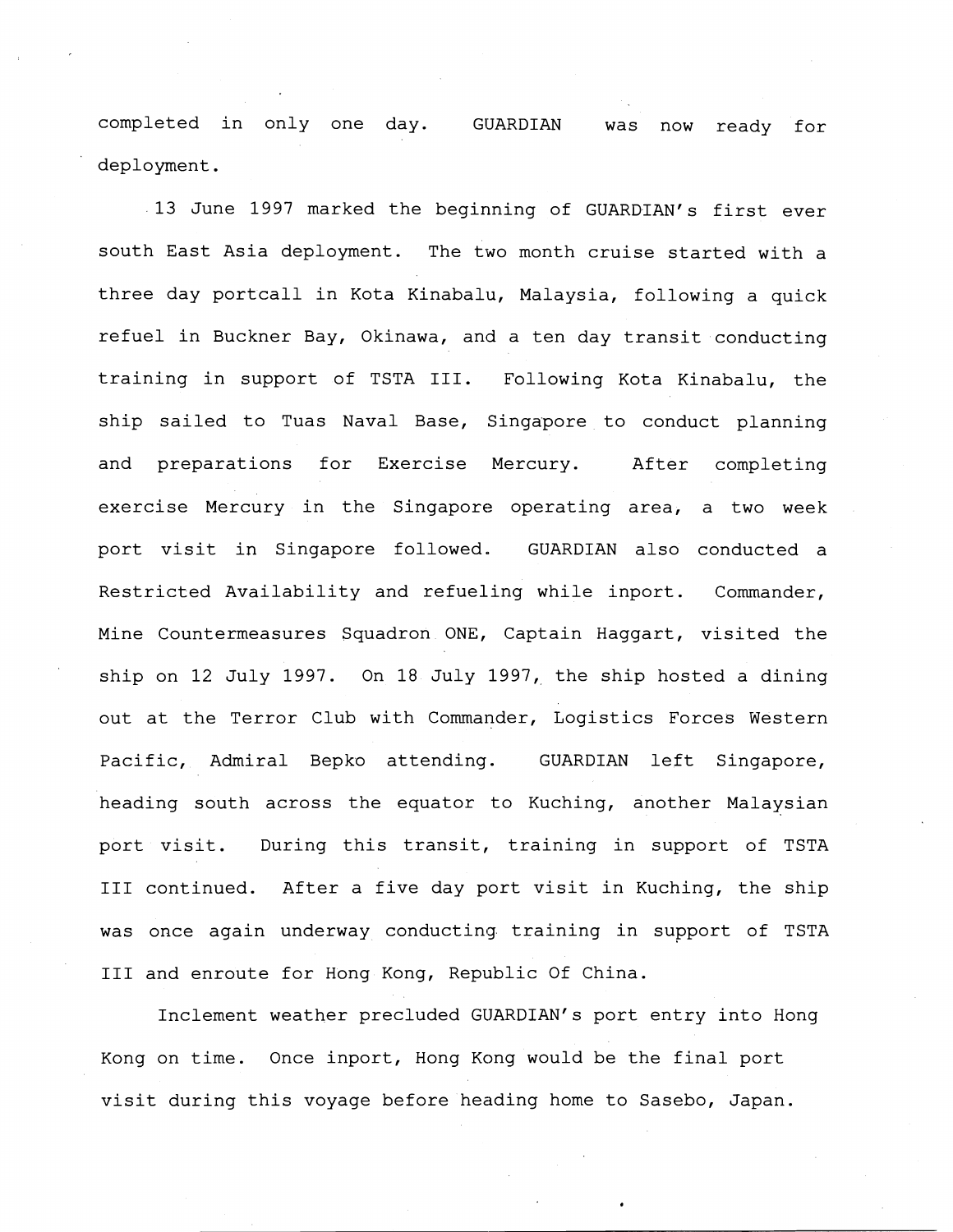While enroute Sasebo, the ship completed TSTA III and was recommended for FEP credit by the Afloat Training Group, Training Liaison Officer (TLO). A two day Final Evaluation Period (FEP) followed a one week standdown inport Sasebo. After completing FEP, GUARDIAN finished the month with an ammo offload at Maebata pier and defueling in Sasebo in preparation for Intermediate Dry-dock Ship's Repair Availability (IDSRA) to commence 8 September 1997.

IDSRA would be completed concurrently with Integrated Logistics Overhaul (ILO). On 9 September 1997, Ship Repair Facility, Yokosuka, Captain Conners visited the ship. The ship shifted to dry-dock on 14 September 1997. With numerous alterations and installations, the Availability was professionally managed and would be completed two days early. On 9 October 1997, Commander, Amphibious Forces Seventh Fleet, Rear Admiral Chaplin visited. Engineering LTT was conducted during the first week of Novenber. On 5 November 1997, Commander, Logistics Forces Western Pacific, Rear Admiral Loeffler visited the ship. Commander, Mine Countermeasures Squadron ONE, Commodore Dewey visited on 6 November 1997. On 21 November 1997, Commander, Naval Surface Forces Pacific, Admiral Krekich and Admiral Chaplin visited. The ship undocked on 26 November 1997. During IDSRA, GUARDIAN made preparations for a Light Off Assessment (LOA). With another Engineering LTT